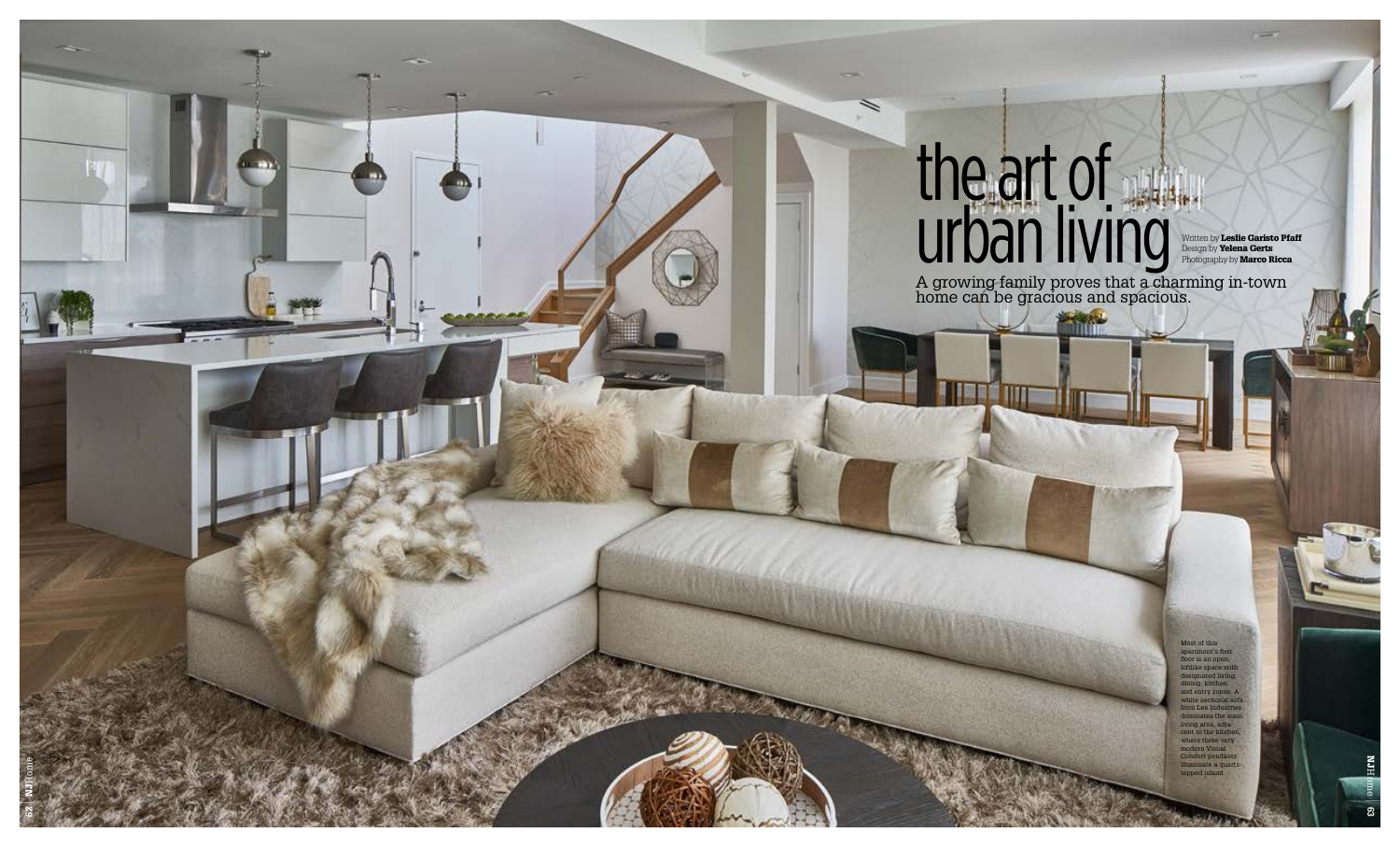Top: The marble fireplace surround is flanked by built-ins that echo the kitchen's wood-grained cabinets. A chrome and glass console from Mitchell Gold & Bob Williams, set behind the sofa, adds visual interest and display space. Right: The custom chest, below a striking abstract painting, bears the same wood grain as the built-ins and kitchen cabinets and serves as a divider between the living and dining spaces.



The city-dwelling family with a baby on the way had good luck when they teamed up with Holmdel designer Yelena Gerts, and good luck again when they were able to combine a penthouse and the apartment below it into a single grand space. Now they have all the urban sophistication they could ask for—and all the room they need too.

"We wanted the new place to feel like a home, not an apartment—open, airy, with a lot of space for our daughter to run around in," says the home owner. To get that, two units were combined into one, featuring 3,700 square feet of indoor space and an 800-square-foot terrace. The first floor, with the exception of a powder room and guest quarters, is entirely open-concept, divided into a variety of dedicated spaces that include an entryway, a living

room, a dining room and a kitchen. An arresting glass-sided stairway leads to the second floor, com prising a master bedroom and bathroom along with a small bedroom and bathroom for the homeowners' young daughter, as well as several access points to the outdoor space.

While the main floor offers the kind of airiness one might find in a Soho loft, it's far from minimal ist. "I wanted to get that 'wow' factor the minute you walk into the space by focusing not on a single point but on the room as a whole and its overall feeling," Gerts says. And so your eye rests for a second on the gorgeous marble fireplace surround but is quickly drawn to the walls flanking it, covered in a paper whose randomly geometric pattern echoes the veining of the marble. Below it is a pale wood

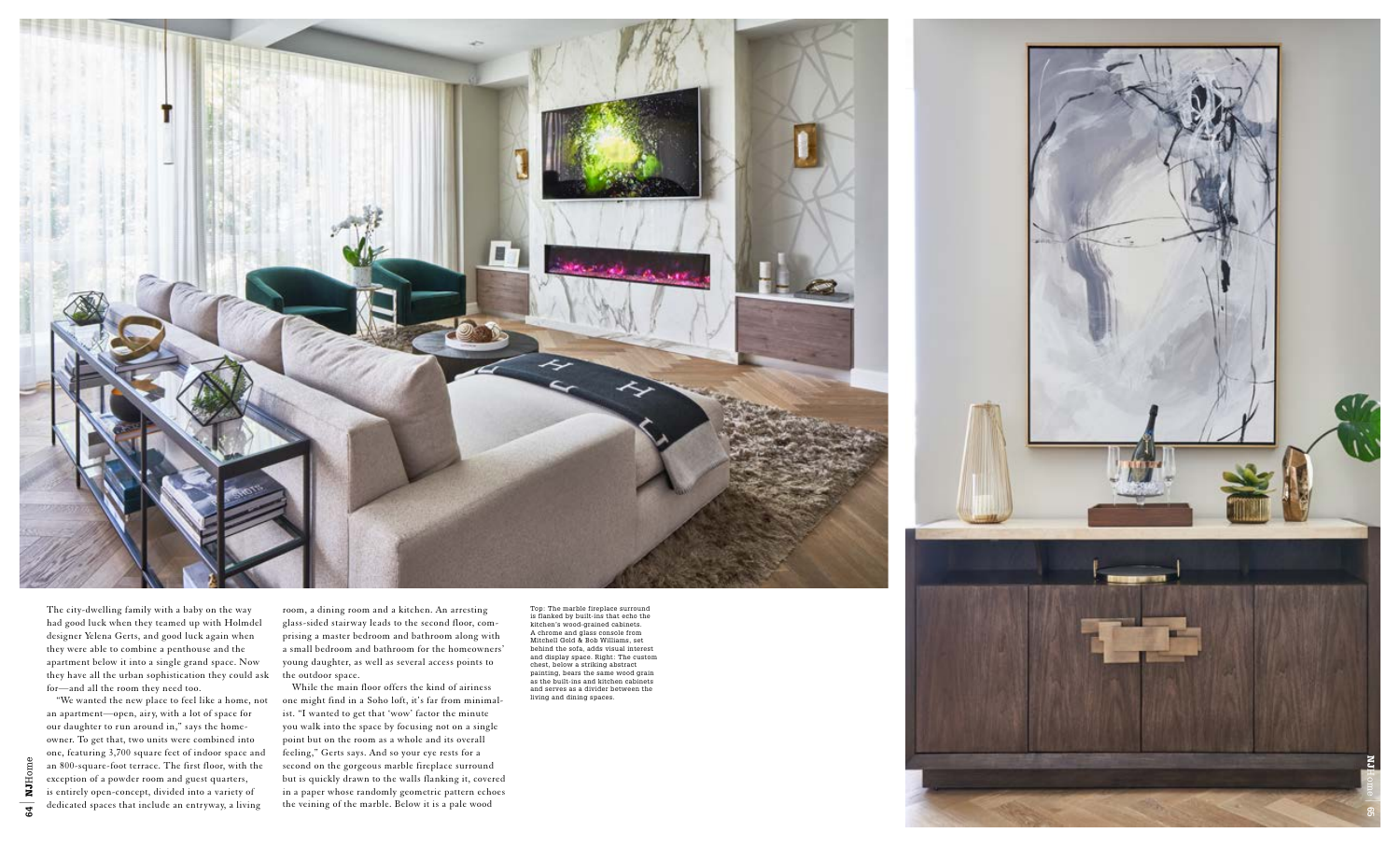ш

The simplicity of the dining<br>area is deceptive: Velvet<br>chairs from RH set off a<br>sleek modern RH table.<br>Modern candleholders from<br>Z Galleries offer a striking<br>Counterpoint to a pair of<br>brass and crystal chandeliers<br>from Vis

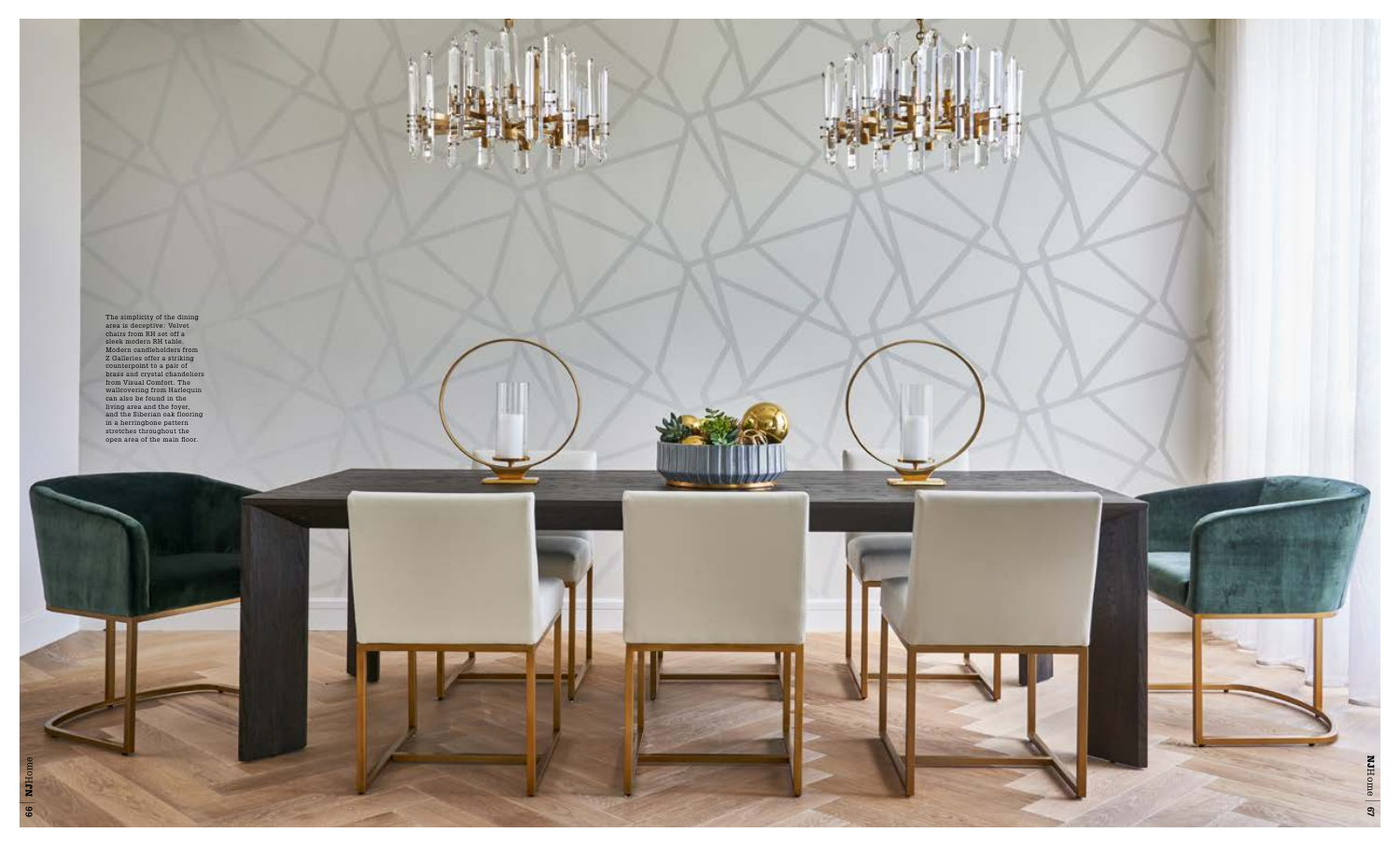

Top: Custom cabinets from Absolute Kitchen offer a study in contrasts, some clad in white lacquer and others in a subtle wood grain. Soft touches include the upholstered stools and a striking three-dimensional custom botanical artwork from Flowerbox Wall Gardens. Right: The glass "railing" of the stairway lets the wallcovering, echoed in a large mirror from CB2, sweep the eye upward.



herringbone floor and a shag carpet that comple ments the nearby kitchen cabinets, some clad in a sleek white lacquer and others in an almost rustic wood grain.

Even small details are visually compelling, such as the multilayered metal handle on a clean-lined mod ern chest of drawers, an inset in the kitchen island that serves as both storage and display case and three gold-banded throw pillows on the sectional sofa. No wonder Gerts refers to her design as "eye candy."

It's not just that she's served up a feast for the eye, but also that her design allows each designated space to flow naturally into the next. The wood grain on the kitchen cabinets, for instance, is continued in a console table that functions as a separator between the living and dining spaces; the wallpaper next

to the fireplace surround is also a backdrop to the sleek dining table, and it covers a wall in the foyer as well, echoed in the patterned frame of a large round mirror next to the front door. Visible through the glass railing of the stairway to the second level, the wallpaper effectively carries the eye upward.

The homeowner aptly describes the apartment as "a work of art that we live in." And like any compelling artwork, it derives some of its power from creative contrasts. Consider the dining area, with its minimal ist, modern table surrounded by chairs upholstered in a luxurious velvet, and the simple but dramatic halostyle candleholders that sit beneath a pair of solidbrass and crystal chandeliers. Or the kitchen, where a trio of midcentury orbital pendants descend in front of a vertical preserved-floral arrangement that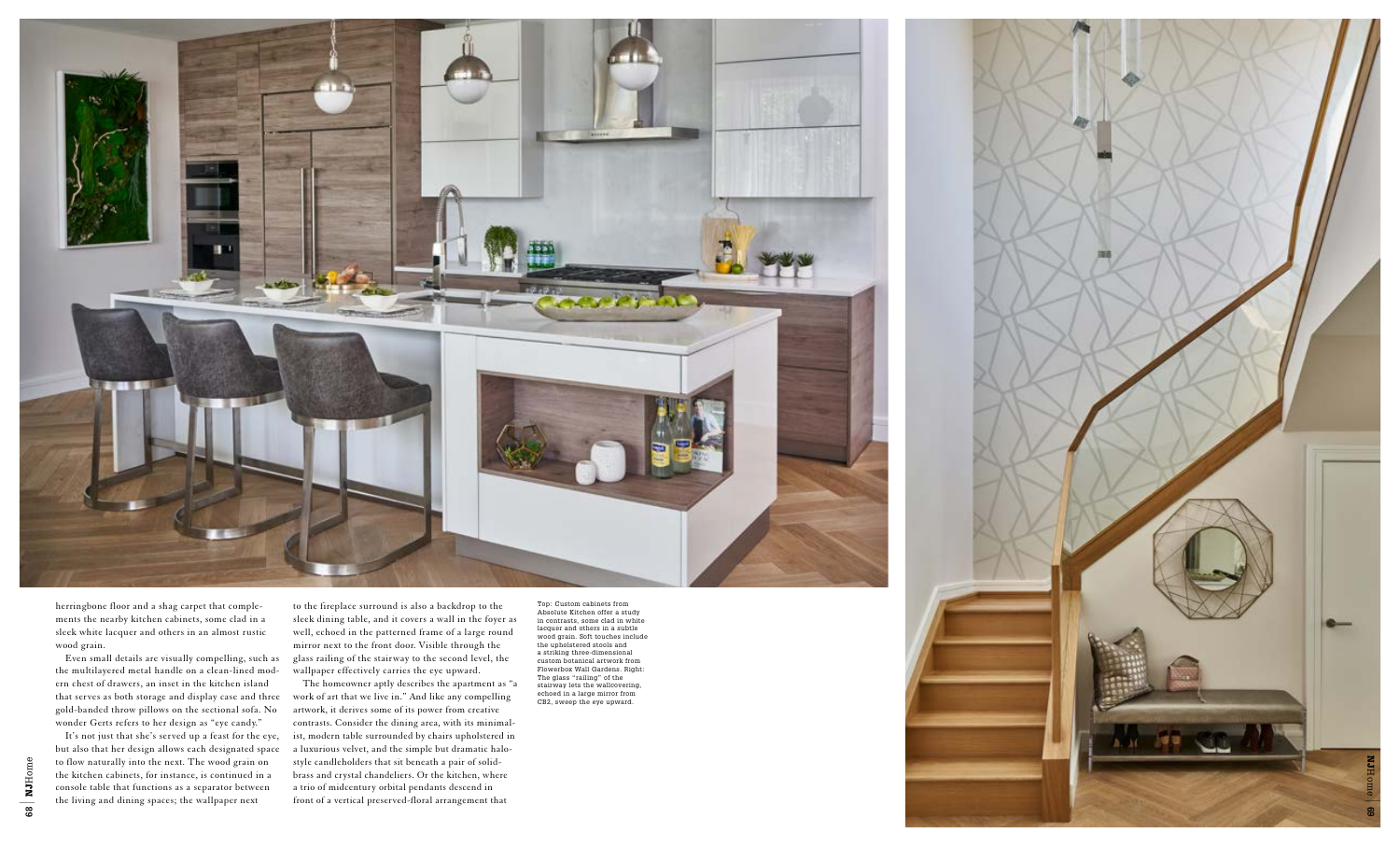Top: The cozy nursery was carved from a large closet and includes a small bathroom as well. The blush pink on the walls is carried over in the custom velvet stool, the Kate Spade rug, and the custom dimensional artwork. Right: An RH shelving unit holds books and baubles above a custom child-size velvet Parsons chair.



looks like a lush dimensional painting.

Upstairs, the space is less open but no less a visual delight. In the master bedroom, for instance, the upholstered headboard extends beyond the bed to shelter a pair of nightstands as well, and a small electric fireplace is inset into a wall covered in a custom wallpaper studded with silver rivets. The adjoining grass-cloth wall adds to the textural interest. The flat-screen TV, however, is nowhere in sight, hidden in the ceiling and lowered through a lift-drop system.

Eye candy abounds in the nursery, even though it's the smallest room in the house. (It was in tended to be a closet, but the homeowners wanted the bedroom of their daughter to be immediately

adjacent to their own, so Gerts carved out a tiny jewel box of a room and bath.) Blush pink predomi nates on the walls, a dragonfly-patterned throw, a geometric pink-and-cream carpet and a dimensional artwork featuring pink and white flowers. There's a pink and gold velvet ottoman next to a snowy white wingback chair, and a series of open shelves in gold-rimmed white bearing books and whimsical artworks, including a diminutive Jeff Koons balloon dog. A small Parsons chair, upholstered in lavender velvet, sits underneath the shelving. The homeown er's daughter, now a toddler, can often be found rid ing her motorized car throughout the house. Given the early formative impact of such a creative space, her need for speed is likely to go with a heart for art.